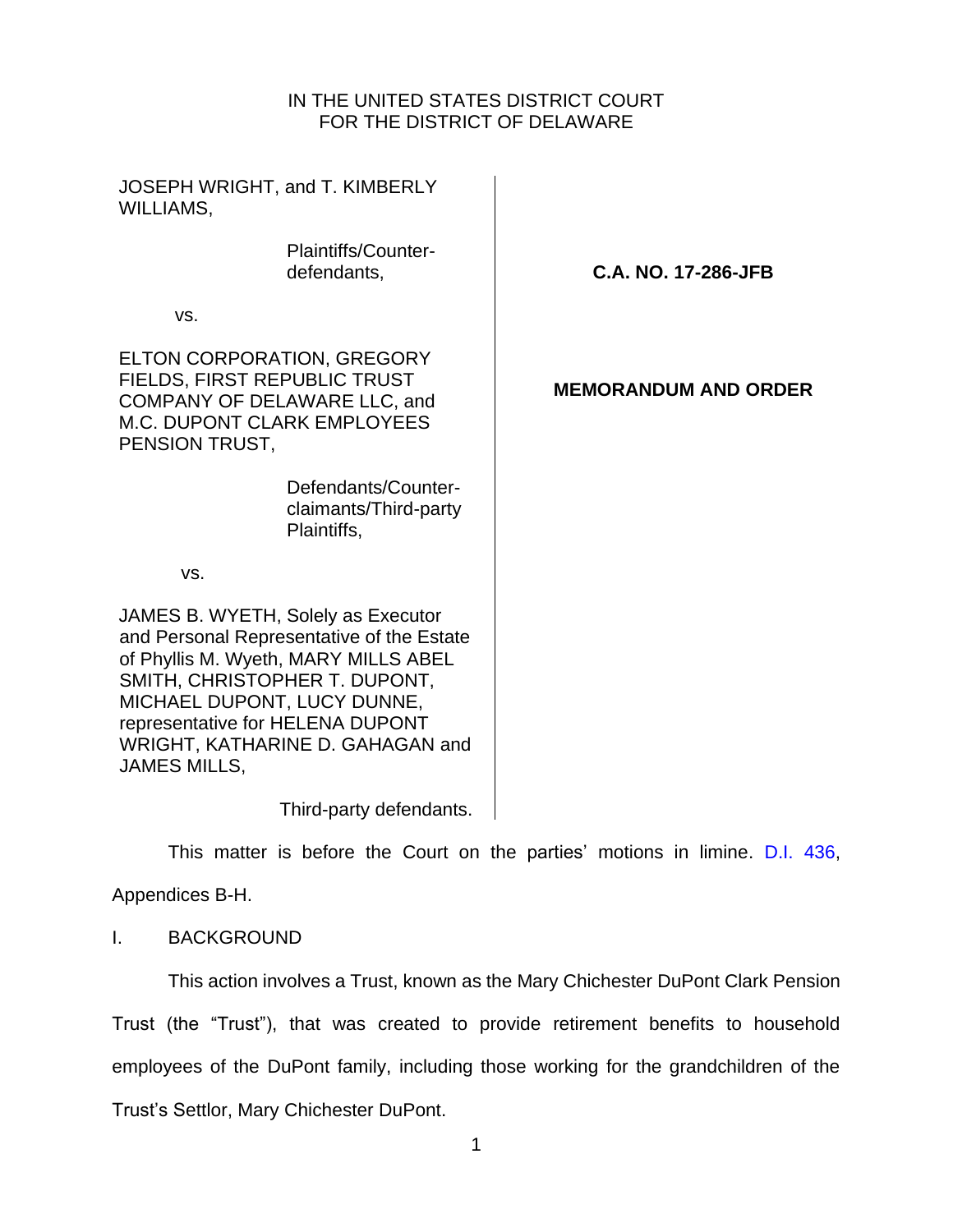II. LAW

This is a trial to the Court. Trial courts should be more reluctant to exclude evidence in a bench trial than a jury trial. *See [First Am. State Bank v. Cont'l Ins. Co](https://www.westlaw.com/Document/Ie345849a971d11d9bdd1cfdd544ca3a4/View/FullText.html?transitionType=Default&contextData=(sc.Default)&VR=3.0&RS=da3.0&fragmentIdentifier=co_pp_sp_350_328)*., 897 [F.2d 319, 328 \(8th Cir. 1990\);](https://www.westlaw.com/Document/Ie345849a971d11d9bdd1cfdd544ca3a4/View/FullText.html?transitionType=Default&contextData=(sc.Default)&VR=3.0&RS=da3.0&fragmentIdentifier=co_pp_sp_350_328) *[Builders Steel Co. v. Commissioner](https://www.westlaw.com/Document/I3bc0c9658e4811d9a707f4371c9c34f0/View/FullText.html?transitionType=Default&contextData=(sc.Default)&VR=3.0&RS=da3.0&fragmentIdentifier=co_pp_sp_350_379)*, 179 F.2d 377, 379 [\(8th Cir. 1950\)](https://www.westlaw.com/Document/I3bc0c9658e4811d9a707f4371c9c34f0/View/FullText.html?transitionType=Default&contextData=(sc.Default)&VR=3.0&RS=da3.0&fragmentIdentifier=co_pp_sp_350_379) ("[A] trial judge who, in the trial of a nonjury case, attempts to make strict rulings on the admissibility of evidence, can easily get his decision reversed by excluding evidence which is objected to, but which, on review, the appellate court believes should have been admitted"). Thus, in bench trials evidence should be admitted and then sifted when the district court makes its findings of fact and conclusions of law. *[Fields Eng'g &](https://www.westlaw.com/Document/Id8e09cf3927811d9bc61beebb95be672/View/FullText.html?transitionType=Default&contextData=(sc.Default)&VR=3.0&RS=da3.0&fragmentIdentifier=co_pp_sp_350_594)  Equip., Inc. v. Cargill, Inc.,* [651 F.2d 589, 594 \(8th Cir. 1981\).](https://www.westlaw.com/Document/Id8e09cf3927811d9bc61beebb95be672/View/FullText.html?transitionType=Default&contextData=(sc.Default)&VR=3.0&RS=da3.0&fragmentIdentifier=co_pp_sp_350_594) In a nonjury case, the trial court is presumed to consider only the competent evidence and to disregard all evidence that is incompetent. *[First Am. State Bank](https://www.westlaw.com/Document/Ie345849a971d11d9bdd1cfdd544ca3a4/View/FullText.html?transitionType=Default&contextData=(sc.Default)&VR=3.0&RS=da3.0&fragmentIdentifier=co_pp_sp_350_328)*, 897 F.2d at 328*; see also [Builders Steel Co](https://www.westlaw.com/Document/I3bc0c9658e4811d9a707f4371c9c34f0/View/FullText.html?transitionType=Default&contextData=(sc.Default)&VR=3.0&RS=da3.0&fragmentIdentifier=co_pp_sp_350_379)*., [179 F.2d at 379](https://www.westlaw.com/Document/I3bc0c9658e4811d9a707f4371c9c34f0/View/FullText.html?transitionType=Default&contextData=(sc.Default)&VR=3.0&RS=da3.0&fragmentIdentifier=co_pp_sp_350_379) (noting that the trial court, capable of ruling accurately upon the admissibility of evidence, is equally capable of sifting it accurately after it has been received). Where the court has assumed the role of fact-finder in a bench trial, "the better course" is to "hear the testimony, and continue to sustain objections when appropriate." *Easley v. Anheuser-Busch, Inc.*[, 758 F.2d 251, 258 \(8th Cir. 1985\).](https://www.westlaw.com/Document/Iddf4c49894a911d9a707f4371c9c34f0/View/FullText.html?transitionType=Default&contextData=(sc.Default)&VR=3.0&RS=da3.0&fragmentIdentifier=co_pp_sp_350_258)

To the extent that a party challenges the probative value of the evidence, an attack upon the probative sufficiency of evidence relates not to admissibility but to the weight of the evidence and is a matter for the trier of fact to resolve. *United States v. [Beasley,](https://www.westlaw.com/Document/I8f5eb504940b11d9a707f4371c9c34f0/View/FullText.html?transitionType=Default&contextData=(sc.Default)&VR=3.0&RS=da3.0&fragmentIdentifier=co_pp_sp_506_1451)* 102 [F.3d 1440, 1451 \(8th Cir. 1996\).](https://www.westlaw.com/Document/I8f5eb504940b11d9a707f4371c9c34f0/View/FullText.html?transitionType=Default&contextData=(sc.Default)&VR=3.0&RS=da3.0&fragmentIdentifier=co_pp_sp_506_1451) Also, some evidence "cannot be evaluated accurately or sufficiently by the trial judge" in the procedural environment of a ruling on a motion in limine. *[Jonasson v. Lutheran Child and Family Servs.](https://www.westlaw.com/Document/Ic13c6cc4941f11d993e6d35cc61aab4a/View/FullText.html?transitionType=Default&contextData=(sc.Default)&VR=3.0&RS=da3.0&fragmentIdentifier=co_pp_sp_506_439)*, 115 F.3d 436, 439 (8th Cir. 1997). Indeed, "motions in limine often present issues for which final decision is best reserved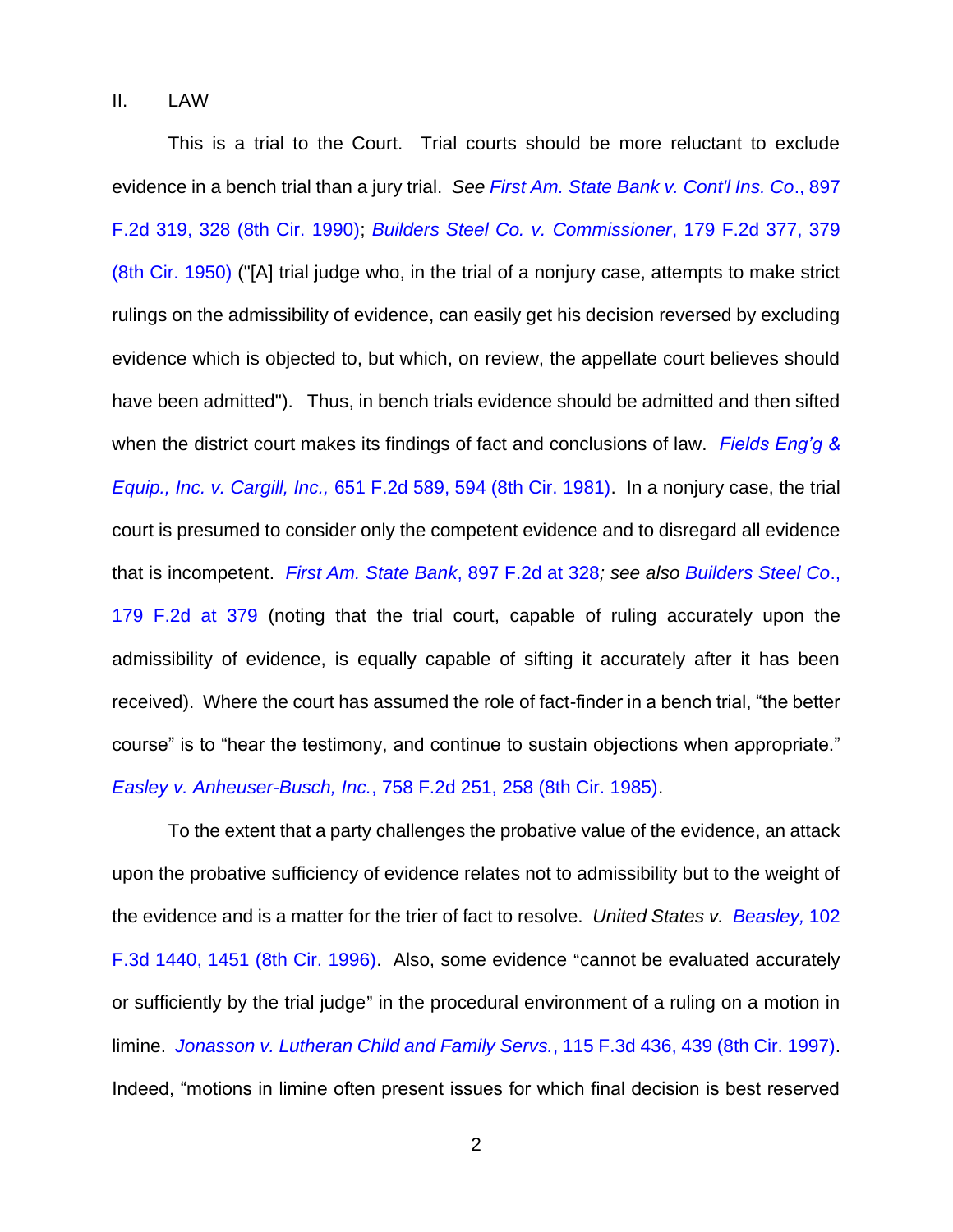for a specific trial situation." *[Walden v. Georgia-Pacific Corp](https://www.westlaw.com/Document/I78550552942c11d9a707f4371c9c34f0/View/FullText.html?transitionType=Default&contextData=(sc.Default)&VR=3.0&RS=da3.0&fragmentIdentifier=co_pp_sp_506_518+n.10)*., 126 F.3d 506, 518 n.10 (3d [Cir. 1997\).](https://www.westlaw.com/Document/I78550552942c11d9a707f4371c9c34f0/View/FullText.html?transitionType=Default&contextData=(sc.Default)&VR=3.0&RS=da3.0&fragmentIdentifier=co_pp_sp_506_518+n.10)

Moreover, "pretrial Rule 403 exclusions should rarely be granted. . . . [a] court cannot fairly ascertain the potential relevance of evidence for Rule 403 purposes until it has a full record relevant to the putatively objectionable evidence." *[In re Paoli R.R. Yard](https://www.westlaw.com/Document/I5bb9dea87fbb11d9ac1ffa9f33b6c3b0/View/FullText.html?transitionType=Default&contextData=(sc.Default)&VR=3.0&RS=da3.0&fragmentIdentifier=co_pp_sp_350_859)  PCB Litig.*[, 916 F.2d 829, 859 \(3d Cir. 1990\)](https://www.westlaw.com/Document/I5bb9dea87fbb11d9ac1ffa9f33b6c3b0/View/FullText.html?transitionType=Default&contextData=(sc.Default)&VR=3.0&RS=da3.0&fragmentIdentifier=co_pp_sp_350_859) (emphasis in original). "Evidentiary rulings made by a trial court during motions in limine are preliminary and may change depending on what actually happens at trial." *[Walzer v. St. Joseph State Hosp.](https://www.westlaw.com/Document/Iff4f97e0799311d98c82a53fc8ac8757/View/FullText.html?transitionType=Default&contextData=(sc.Default)&VR=3.0&RS=da3.0&fragmentIdentifier=co_pp_sp_506_1113)*, 231 F.3d 1108, [1113 \(8th Cir. 2000\);](https://www.westlaw.com/Document/Iff4f97e0799311d98c82a53fc8ac8757/View/FullText.html?transitionType=Default&contextData=(sc.Default)&VR=3.0&RS=da3.0&fragmentIdentifier=co_pp_sp_506_1113) *see also [Leonard v. Stemtech Health Scis., Inc.](https://www.westlaw.com/Document/I0a8ab2ab2c0411e38911df21cb42a557/View/FullText.html?transitionType=Default&contextData=(sc.Default)&VR=3.0&RS=da3.0&fragmentIdentifier=co_pp_sp_4637_276)*, 981 F. Supp. 2d [273, 276 \(D. Del. 2013\)](https://www.westlaw.com/Document/I0a8ab2ab2c0411e38911df21cb42a557/View/FullText.html?transitionType=Default&contextData=(sc.Default)&VR=3.0&RS=da3.0&fragmentIdentifier=co_pp_sp_4637_276) (noting that evidentiary rulings, especially those that encompass broad classes of evidence, should generally be deferred until trial to allow for the resolution of questions of foundation, relevancy, and potential prejudice in proper context).

District court judges are to perform a screening function with respect to expert testimony. *Daubert,* [509 U.S. at 597.](https://www.westlaw.com/Document/Ia094c02a9c9a11d993e6d35cc61aab4a/View/FullText.html?transitionType=Default&contextData=(sc.Default)&VR=3.0&RS=da3.0&fragmentIdentifier=co_pp_sp_780_597) *Daubert* requires courts to conduct an inquiry into the reliability and relevance of the proposed expert testimony. *See [United States v. Ford](https://www.westlaw.com/Document/Ic11d22ccde0011dbb92c924f6a2d2928/View/FullText.html?transitionType=Default&contextData=(sc.Default)&VR=3.0&RS=da3.0&fragmentIdentifier=co_pp_sp_506_218)*, [481 F.3d 215, 218 \(3d Cir. 2007\).](https://www.westlaw.com/Document/Ic11d22ccde0011dbb92c924f6a2d2928/View/FullText.html?transitionType=Default&contextData=(sc.Default)&VR=3.0&RS=da3.0&fragmentIdentifier=co_pp_sp_506_218) To be admissible, expert testimony must be connected to the inquiry at hand. *See Daubert*[, 509 U.S. at 591-92.](https://www.westlaw.com/Document/Ia094c02a9c9a11d993e6d35cc61aab4a/View/FullText.html?transitionType=Default&contextData=(sc.Default)&VR=3.0&RS=da3.0&fragmentIdentifier=co_pp_sp_780_591) The Rule requires that expert testimony "help the trier of fact to understand the evidence or to determine a fact in issue." [Fed. R. Evid. 702\(a\).](https://www.westlaw.com/Document/NF52A17E0B96D11D8983DF34406B5929B/View/FullText.html?transitionType=Default&contextData=(sc.Default)&VR=3.0&RS=da3.0)

An otherwise qualified and proper expert technical opinion is not excludable "just because it embraces an ultimate issue." [Fed. R. Evid. 704\(a\).](https://www.westlaw.com/Document/N16895630B96E11D8983DF34406B5929B/View/FullText.html?transitionType=Default&contextData=(sc.Default)&VR=3.0&RS=da3.0) "[R]esolving doubtful questions of law is the distinct and exclusive province of the trial judge." *[United States v.](https://www.westlaw.com/Document/Ic946fe3795e611d993e6d35cc61aab4a/View/FullText.html?transitionType=Default&contextData=(sc.Default)&VR=3.0&RS=da3.0&fragmentIdentifier=co_pp_sp_350_497)  Brodie*[, 858 F.2d 492, 497 \(9th Cir. 1988\);](https://www.westlaw.com/Document/Ic946fe3795e611d993e6d35cc61aab4a/View/FullText.html?transitionType=Default&contextData=(sc.Default)&VR=3.0&RS=da3.0&fragmentIdentifier=co_pp_sp_350_497) *see also [Berckeley Inv. Group, Ltd. v. Colkitt](https://www.westlaw.com/Document/Ib32df1581bfd11dbbffafa490ee528f6/View/FullText.html?transitionType=Default&contextData=(sc.Default)&VR=3.0&RS=da3.0&fragmentIdentifier=co_pp_sp_506_217)*,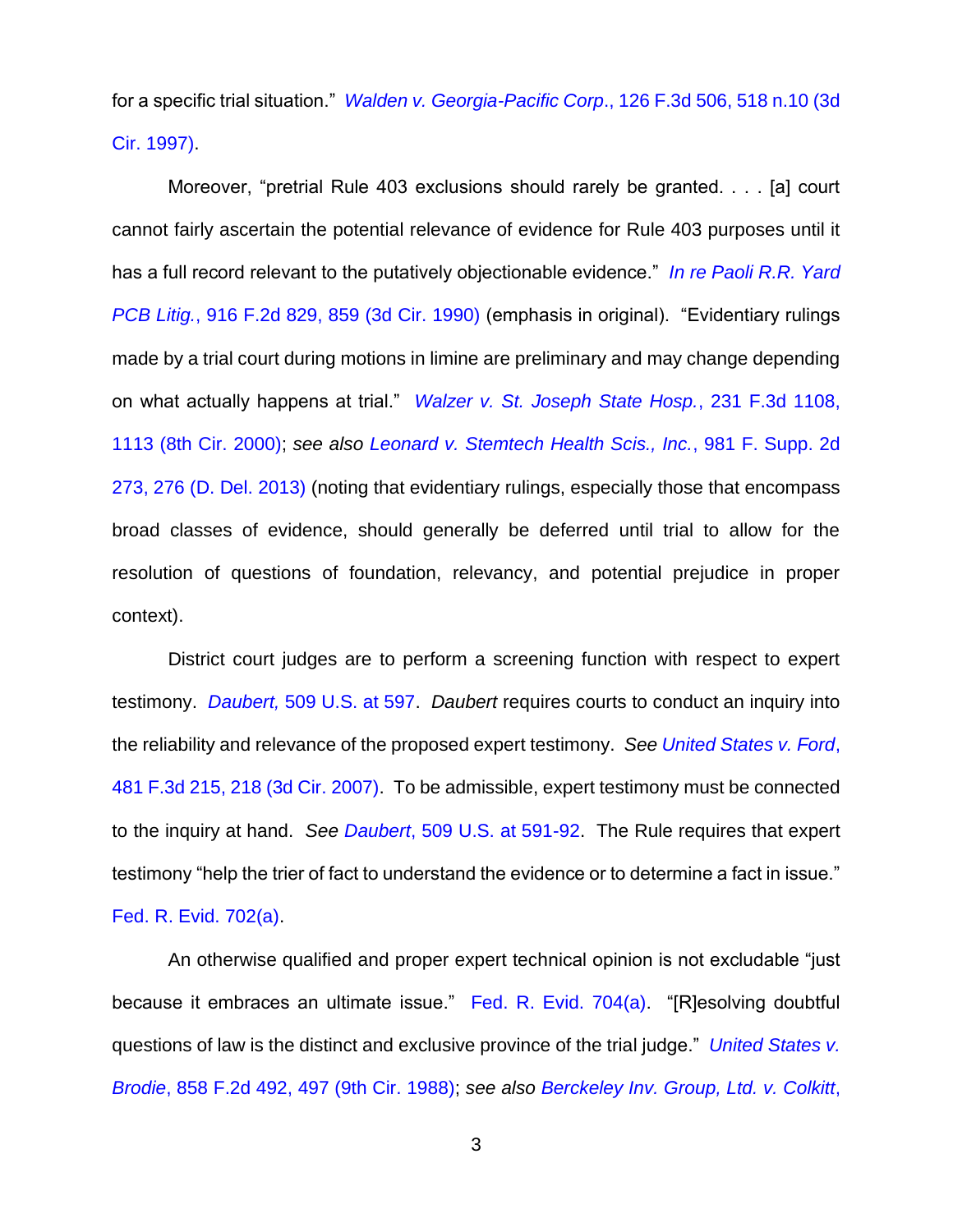[455 F.3d 195, 217 \(3d Cir. 2006\).](https://www.westlaw.com/Document/Ib32df1581bfd11dbbffafa490ee528f6/View/FullText.html?transitionType=Default&contextData=(sc.Default)&VR=3.0&RS=da3.0&fragmentIdentifier=co_pp_sp_506_217) Nevertheless, under appropriate circumstances and to the extent otherwise relevant and helpful to the trier of fact, an expert witness may properly draw upon his expertise and testify as to "customs and practices" within the relevant field to assist the fact-finding process. *See [United States v. Leo](https://www.westlaw.com/Document/I778e93be94be11d9a707f4371c9c34f0/View/FullText.html?transitionType=Default&contextData=(sc.Default)&VR=3.0&RS=da3.0&fragmentIdentifier=co_pp_sp_350_196)*, 941 F.2d 181, [196-97 \(3d Cir. 1991\).](https://www.westlaw.com/Document/I778e93be94be11d9a707f4371c9c34f0/View/FullText.html?transitionType=Default&contextData=(sc.Default)&VR=3.0&RS=da3.0&fragmentIdentifier=co_pp_sp_350_196)

The main purpose of *Daubert* exclusion is to protect juries from being swayed by dubious scientific testimony. *[In re Zurn Pex Plumbing Prod. Liab. Litig.](https://www.westlaw.com/Document/I11722002a7eb11e08bbeb4ca0e5b8ed9/View/FullText.html?transitionType=Default&contextData=(sc.Default)&VR=3.0&RS=da3.0&fragmentIdentifier=co_pp_sp_506_613)*, 644 F.3d 604, [613 \(8th Cir. 2011\).](https://www.westlaw.com/Document/I11722002a7eb11e08bbeb4ca0e5b8ed9/View/FullText.html?transitionType=Default&contextData=(sc.Default)&VR=3.0&RS=da3.0&fragmentIdentifier=co_pp_sp_506_613) That interest is not implicated where the judge is the decision maker. *[Id](https://www.westlaw.com/Document/I11722002a7eb11e08bbeb4ca0e5b8ed9/View/FullText.html?transitionType=Default&contextData=(sc.Default)&VR=3.0&RS=da3.0).* The district court's "gatekeeping function" under Daubert ensures that expert evidence "*submitted to the jury* " is sufficiently relevant and reliable, but "[t]here is less need for the gatekeeper to keep the gate when the gatekeeper is keeping the gate only for himself[.]" *[Id](https://www.westlaw.com/Document/I11722002a7eb11e08bbeb4ca0e5b8ed9/View/FullText.html?transitionType=Default&contextData=(sc.Default)&VR=3.0&RS=da3.0)*. (quoting *United States v. Brown*[, 415 F.3d 1257, 1269 \(11th Cir. 2005\)\)](https://www.westlaw.com/Document/I44669a16efee11d99439b076ef9ec4de/View/FullText.html?transitionType=Default&contextData=(sc.Default)&VR=3.0&RS=da3.0&fragmentIdentifier=co_pp_sp_506_1269) (emphasis added). Accordingly, less stringent application of *Daubert* is appropriate in bench trials. *[Id](https://www.westlaw.com/Document/I44669a16efee11d99439b076ef9ec4de/View/FullText.html?transitionType=Default&contextData=(sc.Default)&VR=3.0&RS=da3.0)*.

## III. MOTIONS IN LIMINE

A. Plaintiff Kimberley Williams's Motion in Limine to Exclude Testimony of Daniel Cassidy as to the "Commentary" in Sections III and IV of His Report. [\(D.I. 436-2\)](https://ecf.ded.uscourts.gov/doc1/04315561801) (Appendix B)

Plaintiff moves in limine to exclude the portions of the report and testimony of Daniel P. Cassidy, the third-party defendants' designated rebuttal expert. They argue the testimony is not proper rebuttal, is irrelevant, and is outside the scope of proper expert testimony.

The Court is unable to assess the relevance of the information in the context of a pretrial motion. Whether the evidence is proper rebuttal and/or is relevant will depend on the evidence at trial. Because this is a bench trial, the plaintiff's concerns are less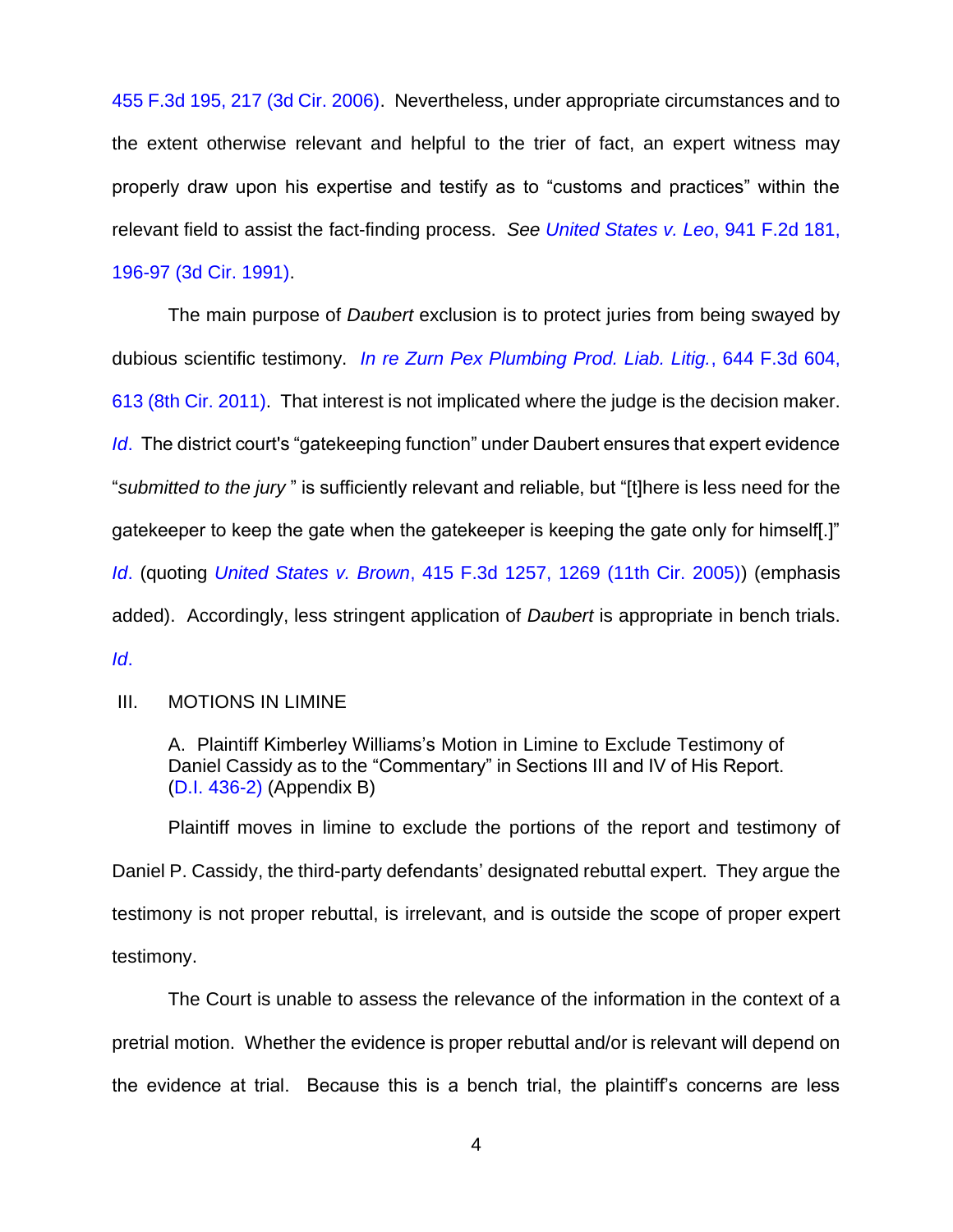compelling. Evidence will not be admitted without a showing of foundation and relevance. Relevance includes a showing of some connection to the issues to be determined by the Court. The Court is inclined to admit the evidence and determine its relevance later. To the extent the evidence is speculative, lacks a causal connection, or is unfairly prejudicial, it will be disregarded by the Court. Accordingly, the motion in limine will be denied without prejudice to reassertion through a timely objection at trial.

B. Plaintiff's motion in limine for order authorizing testimony from remote location [\(D.I. 436-3,](https://ecf.ded.uscourts.gov/doc1/04315561802) Pretrial Order, App'x. C)

The plaintiff requests that the Court authorize certain third-party defendants who are located outside Delaware to testify from a remote location under Federal Rule of Civil Procedure 43. The other parties oppose the motion. They argue that allowing remote testimony circumvents Federal Rule of Civil Procedure 45. Further, they argue that the plaintiff has asserted no claims against the third-party defendants.

The argument that the plaintiff has no claims against the third-party defendants has been addressed and rejected by the Court in other orders. [D.I. 327](https://ecf.ded.uscourts.gov/doc1/04315077123) and 442. Since this is a bench trial, the Court will allow remote testimony as long as there is technical ability to do so. The testimony the plaintiff seeks to elicit is that of parties to this action.

C. Third party defendants' Motion to exclude the expert reports of and testimony of Noor Rajah under Federal Rule of Evidence Civil Procedure 702 and *Daubert v. Merrell Dow Pharms., Inc.*, 509 U.S. 579 (1993) [\(D.I.](https://ecf.ded.uscourts.gov/doc1/04315561803)  [436-4,](https://ecf.ded.uscourts.gov/doc1/04315561803) Pretrial Order, Appx. D)

The third-party defendants move to exclude the opinions of the plaintiff's expert Noor Rajah on the estimated benefit liabilities of the Trust. They argue the opinions do not meet the standards set forth in Rule 702 and *Daubert*. They contend Dr. Rajah used unreliable data to support his opinions, made unreasonable assumptions for missing data,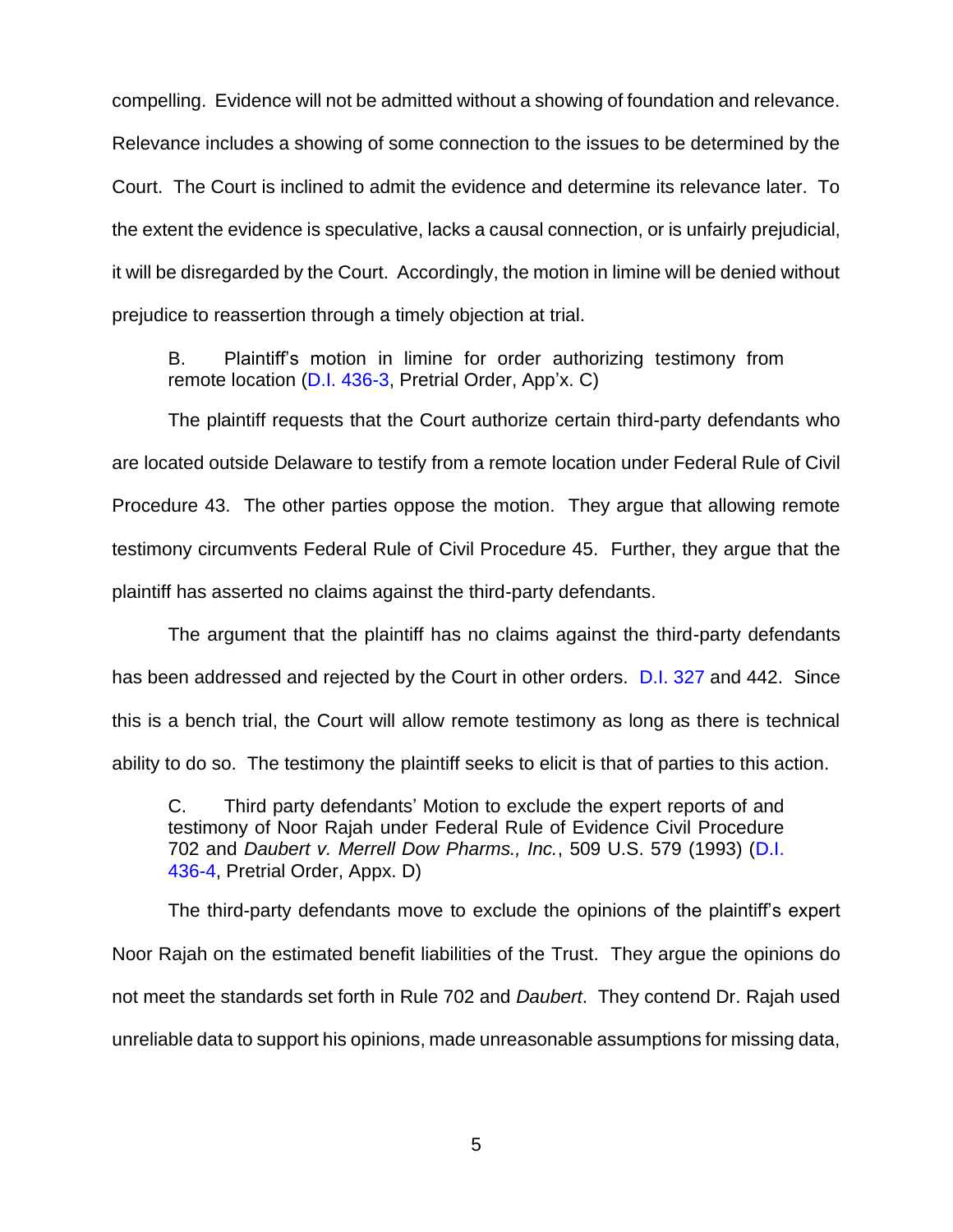and used unsound actuarial methodologies in forming his opinion. They do not challenge his qualifications.

The Court finds that the third-party defendants' arguments go to the weight and not the admissibility of the experts' testimony. Also, the parties' criticisms may properly be the subject of objections at trial. The Court is not able to assess the admissibility of certain testimony in the context of a pretrial motion. Moreover, subject to a showing of proper foundation, any flaws in the experts' testimony can be addressed in effective cross-examination and by the presentation of competing evidence. The parties' positions on these motions reflect disagreement with the experts' opinions, but do not show a reason to exclude the testimony altogether. In a trial to the court *Daubert* concerns are lessened and the Court's gate-keeping function is relaxed.

Only testimony and opinions properly disclosed in expert reports will be permitted. Generally, rebuttal evidence is proper in response to competing testimony and when expert reports are properly supplemented. The Court will not permit experts to opine on purely questions of law, but testimony that is background or that relates to customs and practices may be helpful to the trier of fact and will be permitted to some extent. It appears that many of the issues in the case are questions of law for resolution by the Court. Accordingly, the Court finds the third-party defendant's motion in limine should be denied, without prejudice to assertion of timely objections at trial.

D. Third party defendants' motion in limine objecting to Christopher T. Dupont, Mary Mills Abel-Smith, and Katharine D. Gahagan appearing as witnesses at trial [\(D.I. 436-5,](https://ecf.ded.uscourts.gov/doc1/04315561804) Pretrial Order, Appx. E)

Plaintiff Kimberly Williams's trial witness list includes third-party defendants Third-Party Defendants Christopher T. DuPont, Mary Mills Abel-Smith, and Katharine D. Gahagan as in-person attendees. The third-party defendants object to them being called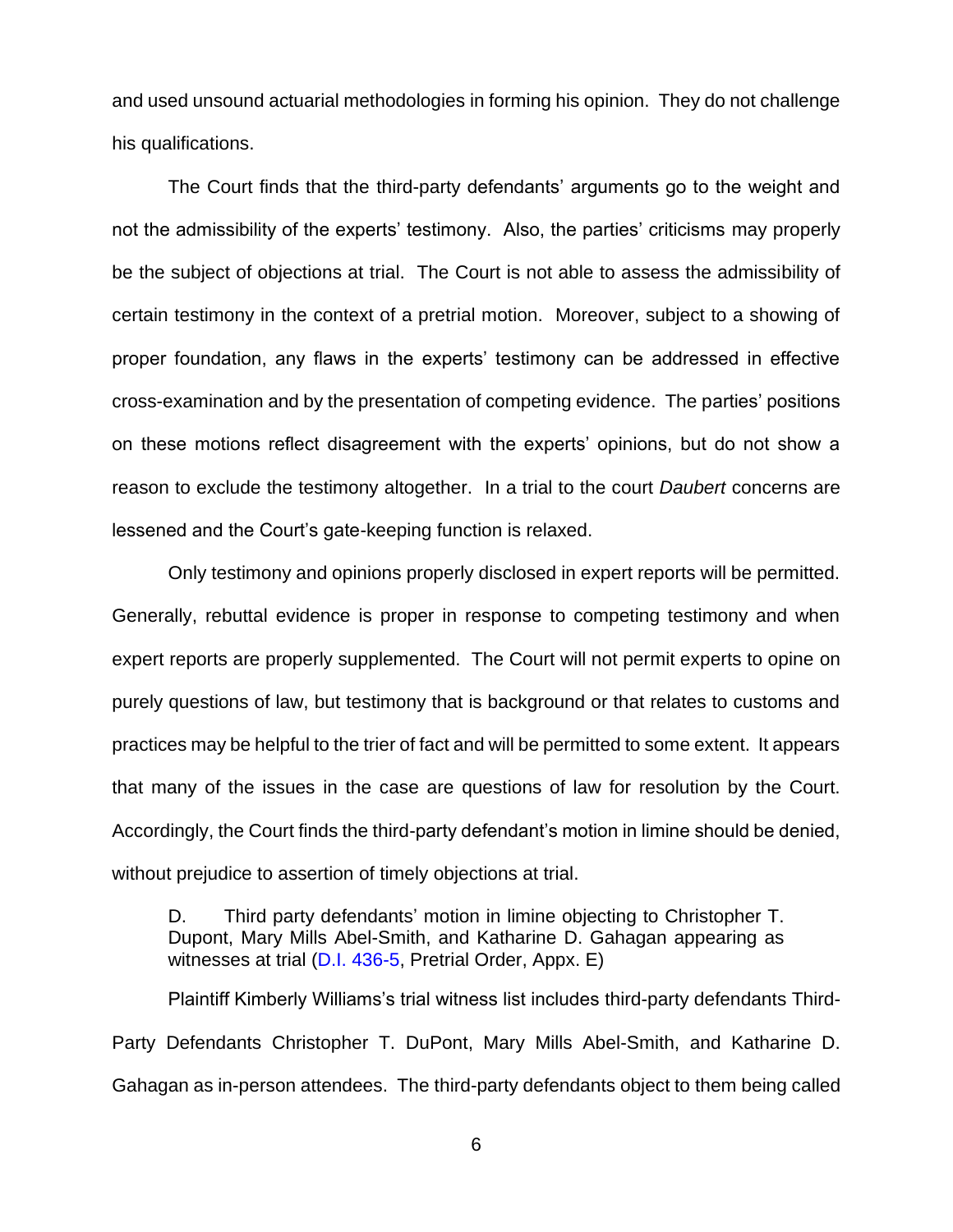as witnesses at trial. They again argue that the witnesses are beyond the subpoena power of the Court and that the plaintiff has no claims against the third-party defendants. The issue is moot because, as indicated above, the Court will allow remote testimony. As indicated in its earlier orders, the Court will realign the parties to conform to evidence at trial.

E. James Mills' motion in limine to preclude plaintiff from calling him to appear as a witness at trial [\(D.I. 436-6,](https://ecf.ded.uscourts.gov/doc1/04315561805) Pretrial Order, App'x F)

Mills contends he is beyond the subpoena power of the Court. As noted above, that argument is moot because the Court will allow remote testimony. Mills initiated this action as a plaintiff, then abandoned that claim and remains as a third-party defendant. As noted in earlier orders, the odd procedural posture of this case can be addressed at trial. The record indicates that Mr. Mills is an important fact witness in the case. Accordingly, third-party defendant James Mills's motion in limine will be denied.

F. Motion in limine objecting to Lucy Dunne, Philip O'Donoghue and Matthew D'Emilio appearing as witnesses at trial (D.I. 436-7, Pretrial Order, App'x G)

Lucy Dunne is attorney in fact and substituted party for third party defendant Helena DuPont Wright. She argues that she may be asked to testify regarding privileged matters including estate planning or administration of her mother's estate. The plaintiff counters that estate planning and administration are not at issue in this case.

She also objects to any legal opinion testimony by O'Donoghue and D'Emilio, contending that their testimony is only admissible as expert testimony under Fed. R. Evid. 702 and they were not identified as experts. The plaintiff responds that O'Donoghue and D'Emilio are fact witnesses.

These concerns appear to be more in the nature of objections to be made at trial. Third-party defendant Dune, as substituted party for Helena DuPont Wright, has not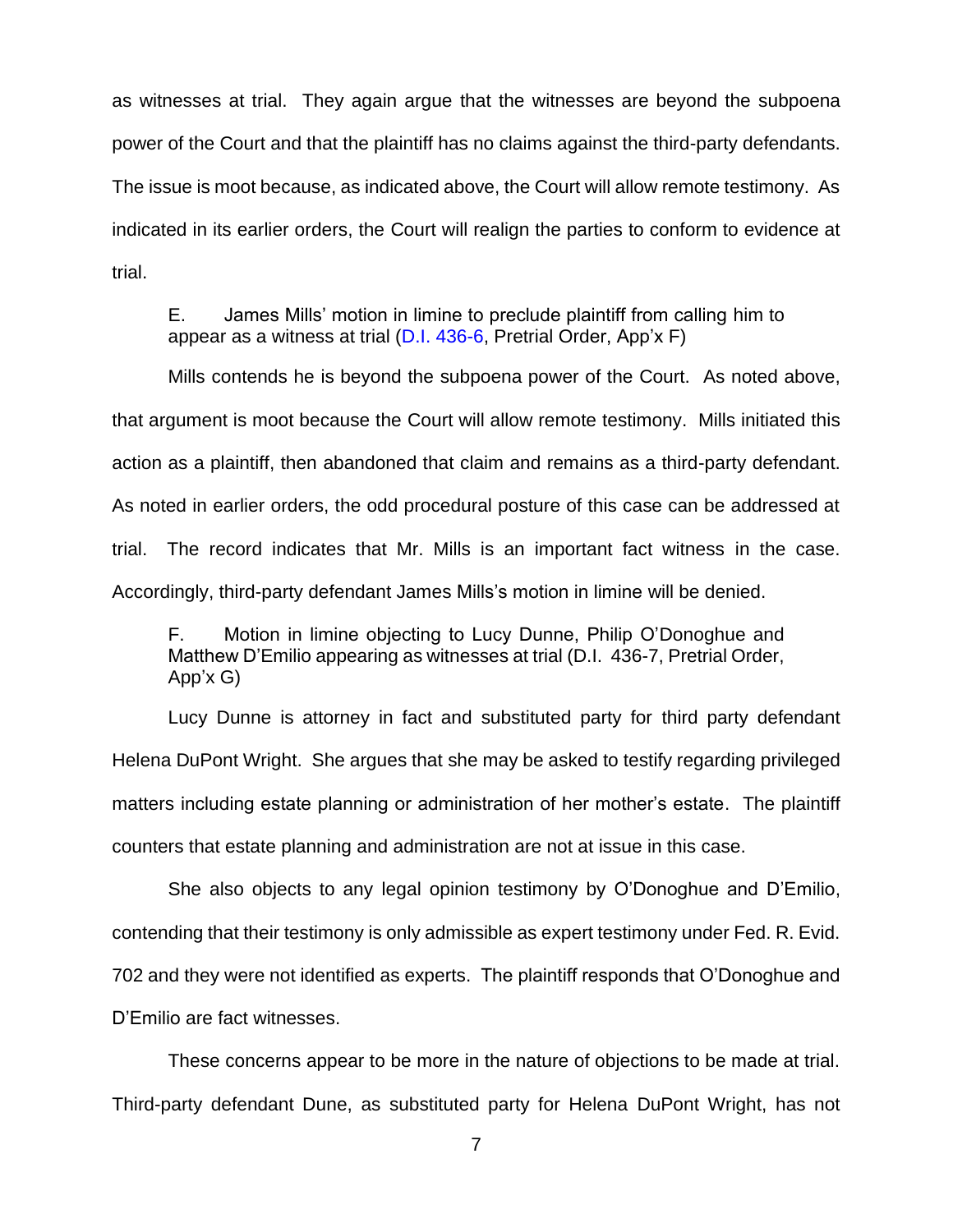shown that their testimony should be excluded altogether. Accordingly, the Court finds that the motion in limine should be denied.

G. Third-party defendants' motion in limine to exclude evidence related to claims not pleaded [\(D.I. 436-8,](https://ecf.ded.uscourts.gov/doc1/04315561807) Pretrial Order, App'x H)

Third party defendants again argue that the plaintiff has no direct claims against them and that claims of underfunding were not asserted in the operative complaint. The Court has earlier rejected these arguments. The Court denied the plaintiff's earlier motion to amend her complaint to add parties and claims primarily because of the timing of the motion and because amendment was not necessary, stating such denial would "not deprive the plaintiff of an opportunity to make [her] case." [D.I. 327,](https://ecf.ded.uscourts.gov/doc1/04315077123) Memorandum and Order at 7. The Court also noted that "it may make sense to realign the parties," pointing out that "[t]he gravamen of the complaint is, and always has been, equitable relief for breaches of duty in connection with the administration of an ERISA plan, no matter how characterized." *[Id.](https://ecf.ded.uscourts.gov/doc1/04315077123)* at 8. Thereafter, the original plaintiffs, Helena DuPont Wright and James Mills moved to dismiss their claims against the Trust Defendants, effectively realigning themselves. D.I. 373, 374. The Court has the power to amend pleadings to conform to the proof at trial and the pretrial order supersedes the pleadings. [D.I. 327,](https://ecf.ded.uscourts.gov/doc1/04315077123) Memorandum and Order at 7 (stating ""[t]he pretrial order will supersede the pleadings and issues and claims can be clarified at that time."), [D.I. 442,](https://ecf.ded.uscourts.gov/doc1/04315573995) Memorandum and Order at 17 n.5. The parties are, or should be, aware that "[e]mployers, plan sponsors, administrators and fiduciaries are accountable under ERISA." *[Id.](https://ecf.ded.uscourts.gov/doc1/04315573995)*

More recently, the Court stated that, "[t]his is an action in equity and considerations of fairness will require full development of the record and assessment of credibility and intent." [D.I. 442,](https://ecf.ded.uscourts.gov/doc1/04315573995) Memorandum and Order at 13. The Court's ruling on the cross-motions for summary judgment disposes of the third-party defendants' arguments in this regard.